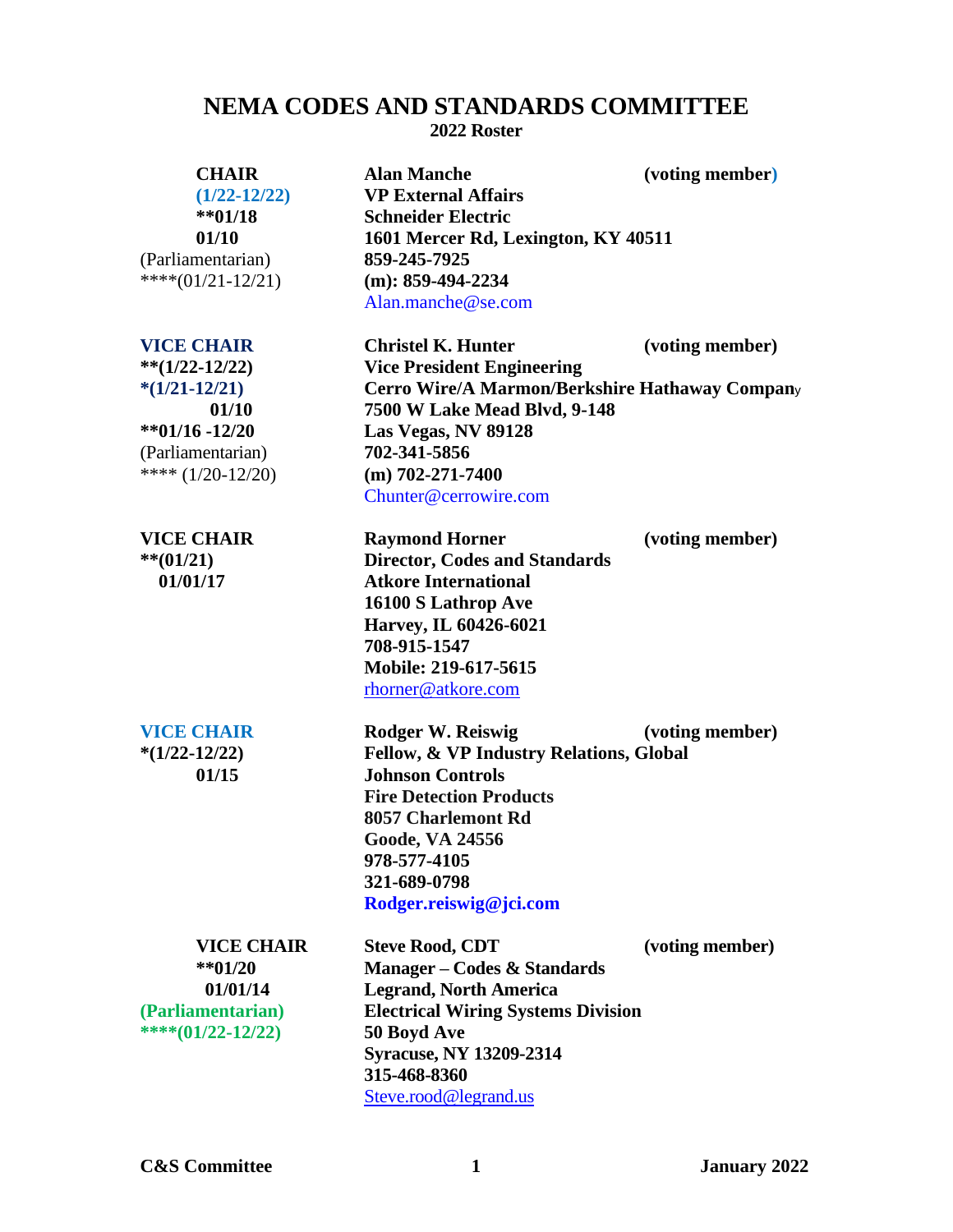| 01/6/16 | <b>Andrew Berezowski</b>                      | (voting member) |
|---------|-----------------------------------------------|-----------------|
|         | <b>HBT Fellow Advanced Systems Technology</b> |                 |
|         | <b>Honeywell Fire Safety</b>                  |                 |
|         | <b>12 Clintonville Road</b>                   |                 |
|         | Northford, Connecticut 06472                  |                 |
|         | 203-484-6386                                  |                 |
|         | Andrew.berezowski@honeywell.com               |                 |

| 01/10                  | <b>Steven J. Blais</b>                             | (voting member) |
|------------------------|----------------------------------------------------|-----------------|
| $**(01/21-12/21)$      | <b>Sr. Manager, Standards &amp; Certifications</b> |                 |
|                        | <b>Appleton Group Engineering</b>                  |                 |
| $*$ *07/11/14-12/19)   | <b>Emerson Automation Solutions</b>                |                 |
| Parliamentarian)       | 9377 W Higgins Rd                                  |                 |
| ****( $1/19-12/19$ )   | Rosemont, IL 60018-4943                            |                 |
| *Chair $(01/20-12/20)$ | 847-687-4682                                       |                 |
|                        | steve.blais@emerson.com                            |                 |

| <b>Jay Burris</b>                     | (voting member) |
|---------------------------------------|-----------------|
| <b>Manager of Codes and Standards</b> |                 |
| <b>Zekelman Industries</b>            |                 |
| 9208 Jeffrey Drive                    |                 |
| Cambridge, OH 43725                   |                 |
| o. 740-421-3055/c. 740-255-4555       |                 |
| jay.burris@zekelman.com               |                 |
|                                       |                 |

| <b>Steve Campolo</b>             | (voting member) |
|----------------------------------|-----------------|
| VP Codes, Standards & Compliance |                 |
| Leviton Manufacturing Co., Inc.  |                 |
| <b>201 North Service Road</b>    |                 |
| Melville, NY 11747               |                 |
| 631-812-6672                     |                 |
| $(m): 516-661-9597$              |                 |
| scampolo@leviton.com             |                 |
|                                  |                 |

| 01/20 | <b>Randy Dollar</b>           | (voting member) |
|-------|-------------------------------|-----------------|
|       | <b>Siemens Industry, Inc.</b> |                 |
|       | <b>RC-US SI LP STD</b>        |                 |
|       | 5400 Triangle Parkway         |                 |
|       | Norcross, GA 30092-2450, USA  |                 |
|       | Mobile: 470 554-5336          |                 |
|       | Randy.dollar@siemens.com      |                 |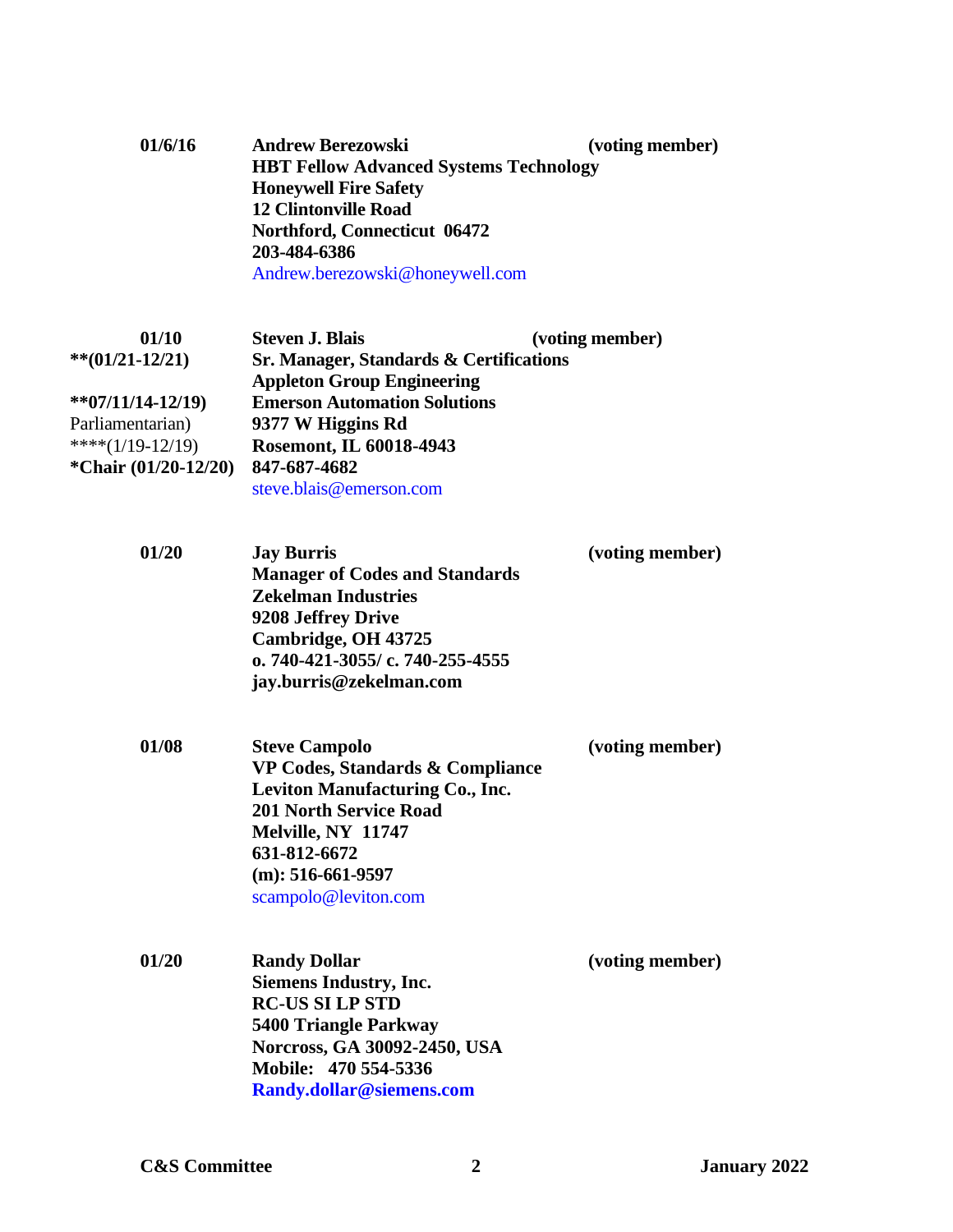| 01/20                           | <b>Thomas A. Domitrovich</b><br><b>Vice President, Technical Sales</b><br><b>Eaton</b><br><b>114 Old State Road</b><br>Ellisville. MO 63021<br>412-716-1475<br>ThomasADomitrovich@eaton.com                 | (voting member) |
|---------------------------------|-------------------------------------------------------------------------------------------------------------------------------------------------------------------------------------------------------------|-----------------|
| 11/04                           | <b>Timothy T. Duffy</b><br><b>Senior Manager, Conformity Assessment</b><br><b>Rockwell Automation</b><br><b>1201 South Second Street</b><br>Milwaukee, WI 53204<br>414-382-1031<br>tduffy@ra.rockwell.com   | (voting member) |
| 01/18                           | Elisabeth M. George<br><b>Head of Global Regulations &amp; Standards</b><br><b>Philips</b><br>77 South Birch Road 11C<br>Fort Lauderdale, FL 33316-1556 USA<br>978 902 6135<br>Elisabeth.george@philips.com | (voting member) |
| 1/22                            | <b>Mitch Miller</b><br><b>Product Manager</b><br><b>NUCOR</b><br><b>7301 Logistics Dr</b><br><b>Louisville, KY 40258-3189</b><br>0:502.995.5879<br>mitch.miller@nucor.com                                   | (Voting member) |
| ** $01/20 - 12/20$ 508-558-3908 | Michael S. O'Boyle<br>01/08 Technical Policy Manager<br>*1/19 - 01/20 Signify North American Corporation<br>** 01/14 - 12/18 20 Galleon Drive<br>**** 01/16 Dartmouth, MA 02748<br>Mike.Oboyle@signify.com  | (voting member) |
| 04/30/20                        | <b>Brian E. Rock</b><br><b>Engineering Manager</b><br><b>Standards &amp; Certification</b>                                                                                                                  | (voting member) |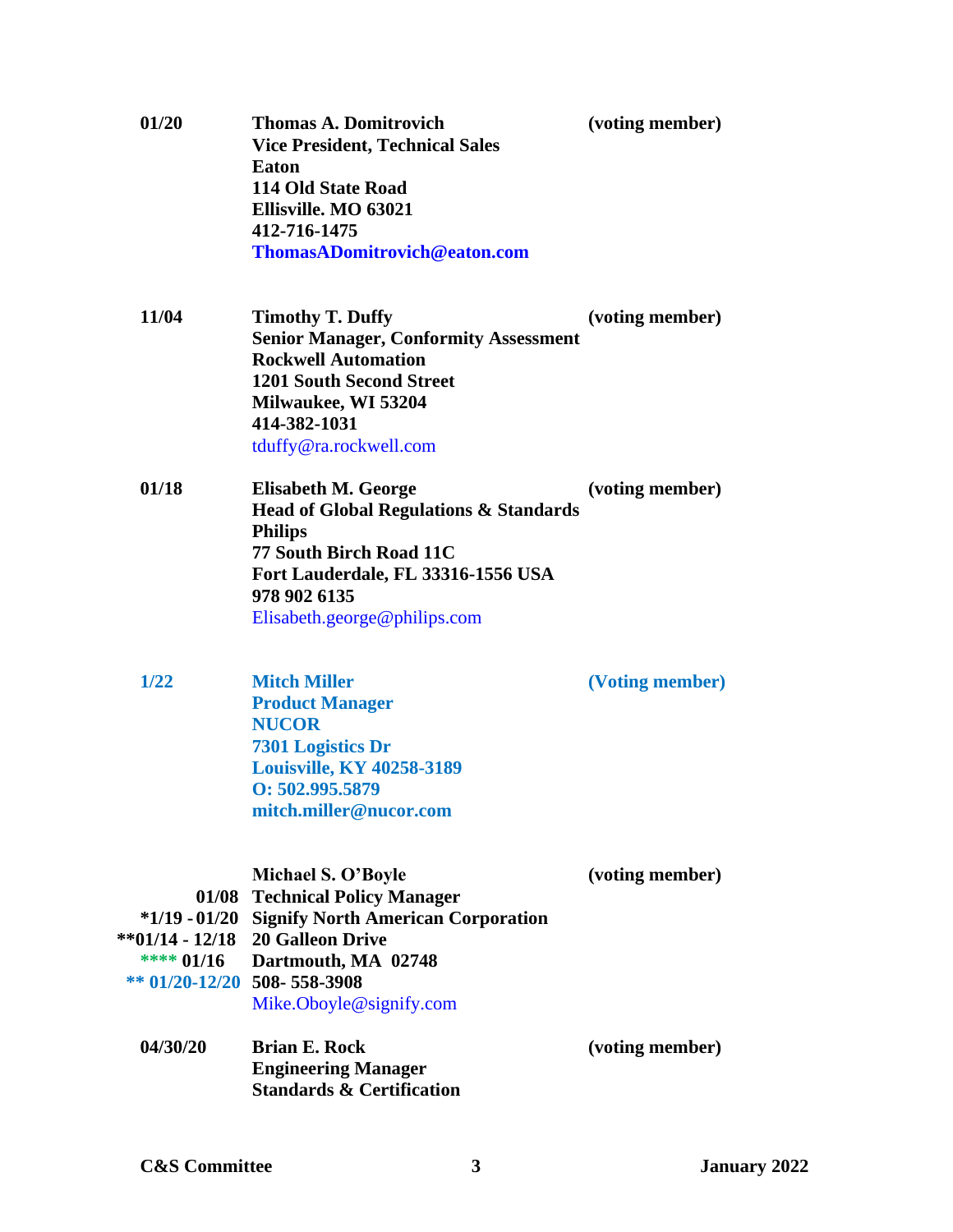|                                 | <b>Hubbell Incorporated</b><br><b>40 Waterview Drive</b><br><b>Shelton, Connecticut 06484</b><br>O: 475 882 4655<br>Mobile: 203-494-7258<br>Brock@hubbell.com                                                           |                     |
|---------------------------------|-------------------------------------------------------------------------------------------------------------------------------------------------------------------------------------------------------------------------|---------------------|
| 1/22                            | <b>Kevin Porter</b><br><b>Supervisor of Codes &amp; Standards</b><br><b>Encore Wire Corporation</b><br>www.encorewire.com<br>O-972.562.9473 Ext. 612<br>F 972.562.3644<br>M-972.567.4042<br>kevin.porter@encorewire.com | (voting member)     |
| 01/08<br>****(01/14-12/15) ABB  | Greg J. Steinman<br>**01/13 - 12/16 Manager, Codes and Standards<br>860 Ridgelake Blvd                                                                                                                                  | (voting member)     |
| $*$ 01/17-01/18<br>$*1/18-1/19$ | Memphis, TN 38120<br>901-252-5719<br>M: 662-292-4029<br>Greg.steinman@us.abb.com                                                                                                                                        |                     |
| 01/20                           | <b>Dave Watson</b><br><b>Principal Engineer</b><br><b>Southwire</b><br><b>One Southwire Drive</b><br><b>Carrollton, GA 30119</b><br>770-832-5059<br>M: 470-955-3316<br>dave.watson@southwire.com                        | (voting member)     |
| 01/22                           | <b>Brian Deacy</b><br><b>Atkore Inc.</b><br><b>Sr. Product Compliance Analyst</b><br>16100 S. Lathrop Ave.<br><b>Harvey, IL 60426</b><br>708-915-1694<br>bdeacy@atkore.com                                              | (non-voting member) |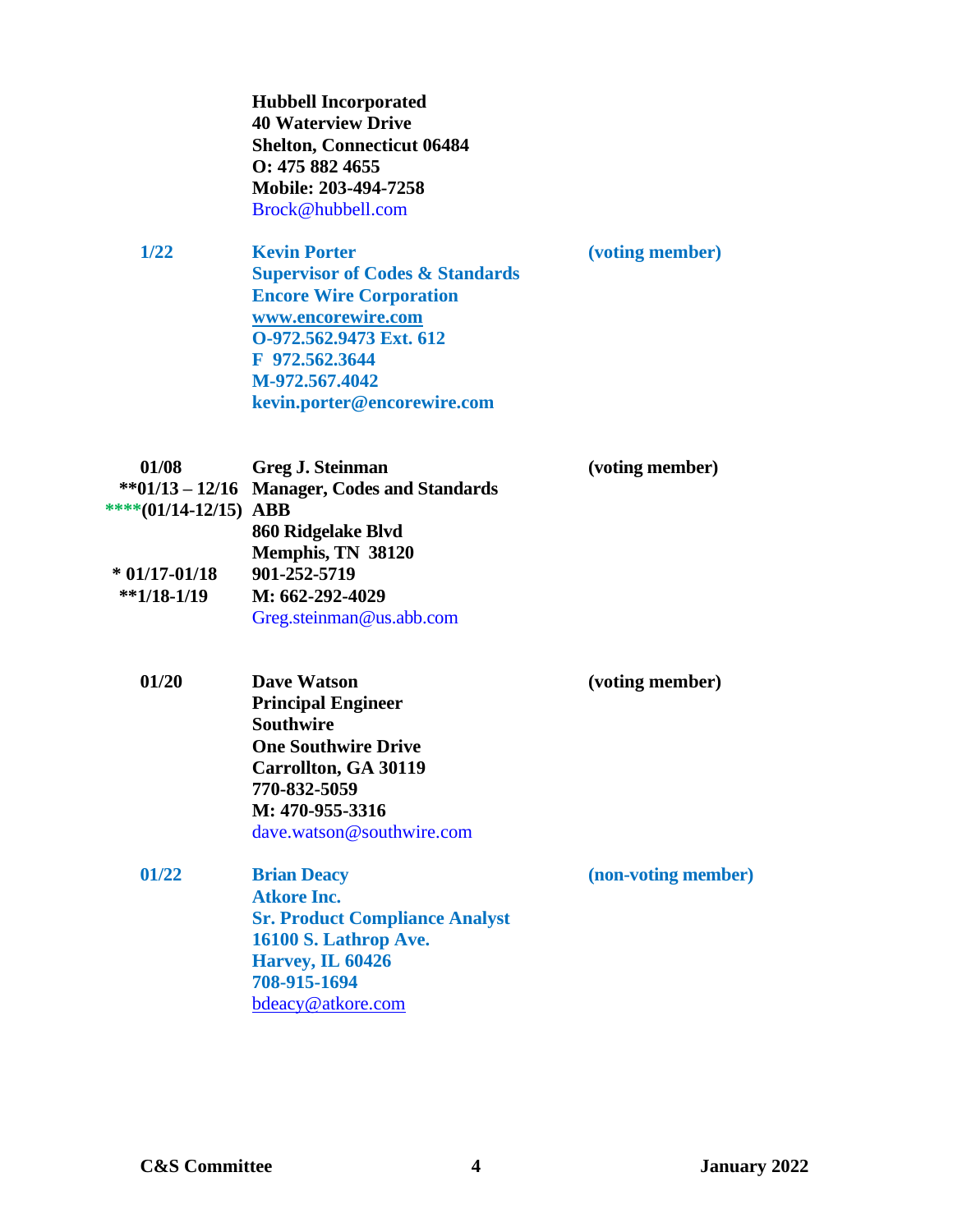| (non-voting member) |  |  |
|---------------------|--|--|
|                     |  |  |

**01/19 [Charles](http://nemalink.nema.org/individual.aspx?id=100194432) Goetz (non-voting member) Codes & Standards Manager Siemens Industry, Inc. 1010 Prairie Trail Grayslake, IL 60030 630-562-5755** [Charles.goetz@siemens.com](mailto:Charles.goetz@siemens.com)

**01/20 Gustavo Fuentes (non-voting member) Technical Services Manager Nucor 7301 Logistics Dr Louisville, KY 40258** [+1.260.337.1732](tel:+1.260.337.1732) **Cell:** [+1.713.591.9614](tel:+1.713.591.9614)

> 6730 CR 60. Saint Joe, IN 46785 **[gustavo.fuentes@nucor.com](mailto:gustavo.fuentes@nucor.com)**

|                  | 05/96 David H. Kendall                   |
|------------------|------------------------------------------|
| $**01/05-12/09$  | <b>Director, Industry Affairs</b>        |
| **** $01/08$ -   | <b>Installation Products</b>             |
|                  | <b>Electrification Products Division</b> |
| $*01/10-12/10$   | <b>ABB</b> Ltd                           |
| $*$ *06/11-12/11 | 860 Ridgelake Blvd                       |
|                  | Memphis, TN 38120                        |
|                  | 901-252-8879                             |
|                  | david.kendall@us.abb.com                 |

| 01/19 | <b>Chad Kennedy</b>                 |  |
|-------|-------------------------------------|--|
|       | <b>Director, Industry Standards</b> |  |
|       | <b>Schneider-Electric</b>           |  |
|       | 8821 Garners Ferry Rd               |  |
|       | Hopkins, SC 29061-8626              |  |
|       | 803-695-7813                        |  |
|       | chad.kennedy@se.com                 |  |

**01/08 Kevin J. Lippert (non-voting member) Manager, Codes and Standards Eaton 1000 Cherrington Parkway Moon Township, PA 15108 412-893-3763** 

 $$ 

**01/19 [Chad](http://nemalink.nema.org/individual.aspx?id=100005491) Kennedy (non-voting member)**